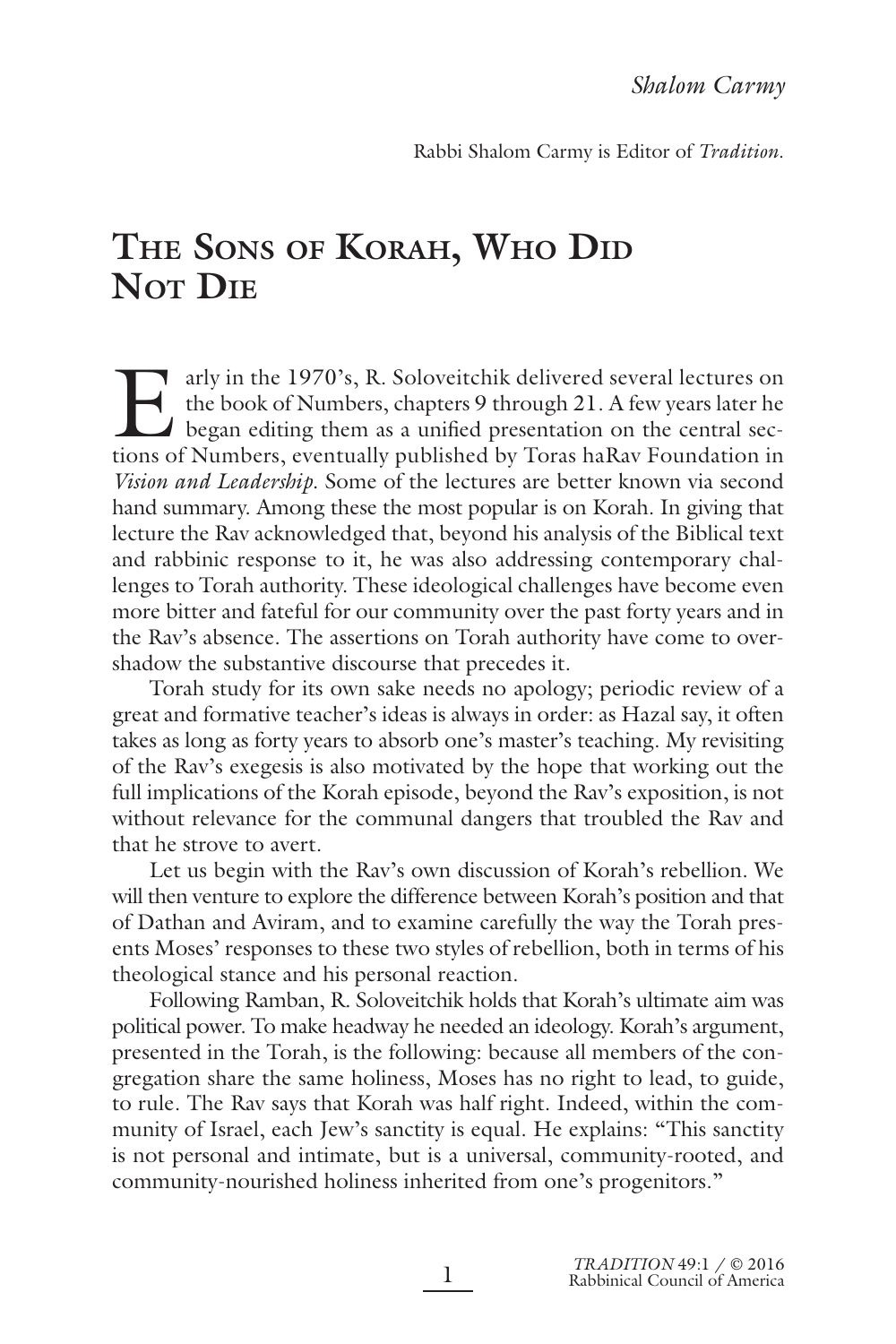# *TRADITION*

There is a second, individualistic resource of sanctity, one that "the individual detects in the inner recesses of his personality." "If the community were the only source of sanctity," says the Rav, "then the individual would be deprived of his creative role, his individual initiative, his originality and uniqueness. The outstanding person would not be able to develop into a great leader." The implication regarding authority is clear. Although all share equally in the sanctity of Jewish peoplehood, all are not equally endowed in other respects.

The distinction between the egalitarian aspect of Jewish identity, whereby all Jews are equal in their fulfillment of behavioral commandments, and the individualistic aspect, which recognizes the unique, and therefore unequal, appropriation of religious existence, is familiar from the Rav's major writings, such as *U-Vikkashtem Mi-Sham*. In Moses' words to Korah: "Is it not sufficient that God has distinguished you from the congregation of Israel [to do the work of the Levites] that you seek also the priesthood?" Meaning, though the entire congregation is holy, different groups and individuals are assigned different roles.

The second half of the Rav's discourse presents Korah's second argument. He reminds us that this argument is not mentioned in the Bible, but supplied by rabbinic midrash. In one version of the story, Korah asked whether a garment entirely of the particular blue *tekhelet* thread is subject to the law of *tsitsit* which mandates placing *tekhelet* on each four-cornered garment. According to another, Korah asked whether a *mezuza* must be affixed to the doorpost of a house filled with Torah scrolls. The point being, that where special status is ubiquitous, there is no need to reinforce the sanctity with a special marker. When Moses responds that this is not the law, Korah and his followers jeer.

These stories could be taken as a more dramatic enactment of the first argument. R. Soloveitchik, however, pays attention to the rhetorical arena of Korah's midrashic argument—namely that of halakhic debate. What is at stake, on this reading, is not only the dialectic of equality and individualism, but the authority of religious law. Korah's street theater aims at overturning autonomous halakhic jurisprudence, faithful to its own principles, in favor of a mode of thinking adapted to "common sense" religious sentiment.

The Rav goes on to justify distrust of sentiment as the basis of religious life on three grounds: "First, religious emotion—like any other emotion is changeable, volatile, and transient." Second, precisely because religious subjectivity is individualistic; each, in his or her own way, "experiences God, man, and the world in a unique way." Lastly, there is an inevitable danger of mundane experiences, based on non-religious apprehensions belonging to aesthetics or ethics, being mistaken for experiences of God. Again,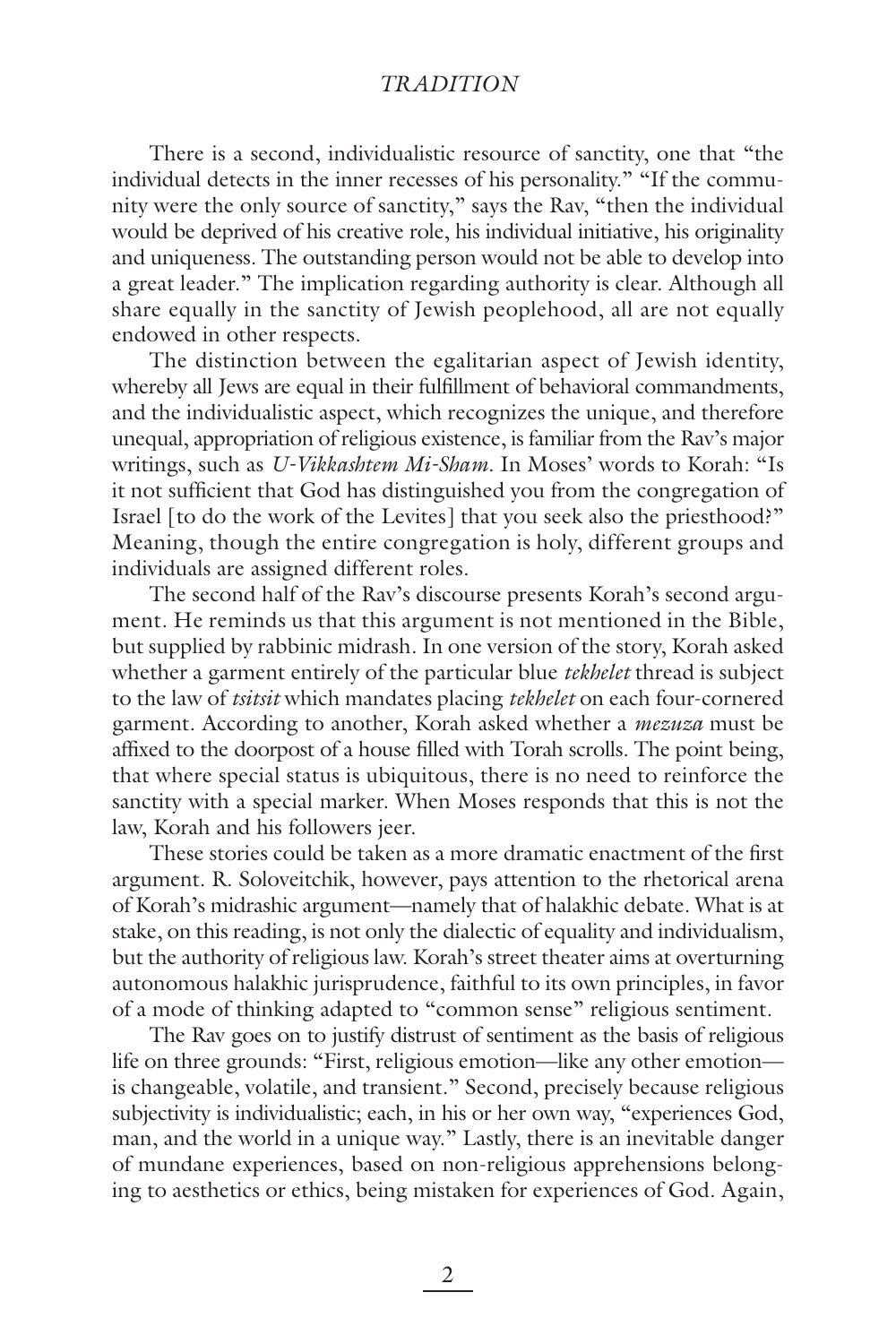these arguments on behalf of the need for objectivity in determining religious obligations are characteristic of the Rav's thinking.

In this essay the Rav's argument for what we may call "rabbinic authority" thus draws on two strands of his thought: One is an individualistic insight recognizing that all are not equally endowed and that this makes a difference with respect to religious leadership. The second limits individualism by insisting on objective standards in order to safeguard against the dangers posed by unconstrained subjectivity.

Here we must note that these elements do not deny human subjectivity but preserve it and elevate it. To be sure, one cannot compare the woodchopper's mastery of Torah to that of Moses; in that respect, Moses attains a higher level of religious development, with all that this entails. Yet the woodchopper too has his or her own contribution to make; he too stands in relationship to God. Indeed, one of the reasons the Rav deems halakhic objectivity necessary is to make room for the variety of religious and human experience that would become anarchic without the objective framework. Commitment to God as expressed in the halakha often requires sacrifice of private judgment and cherished desires and dreams. Yet a religious outlook that omits the subjective life of the individual, his or her aspirations and experience, and treats them as negligible, is as much a deviation from the Rav's way of thinking as one that vests authority in the private and halakhically undisciplined judgment of each individual. When the individual standing before God disappears from view, the subservience demanded by the law is no longer experienced as the service of God but merely as submission to the collective.

### **II**

Let us return to the Biblical story. Korah presented an ideological challenge to Moses: "the entire congregation is holy." Korah did not directly deny Moses' mission, although undermining the Torah given through Moses is implicit in Korah's critique, when taken to its ultimate conclusion, and this is brought to the surface in the midrashic elaboration. If political power plays demand ideological rationale, sooner or later politics also requires disparagement and personal animus. Dathan and Aviram personalized their rebellion. Korah complained that Moses and Aaron elevated themselves (*titnasse'u)* above God's people, setting themselves up as a spiritual aristocracy. Dathan and Aviram accused Moses of taking Israel from Egypt, in their telling "a land flowing with milk and honey," to death in the desert, and seeking to establish a capricious tyranny over them (*histarer)*; they allege that Moses is blinding and misleading the people.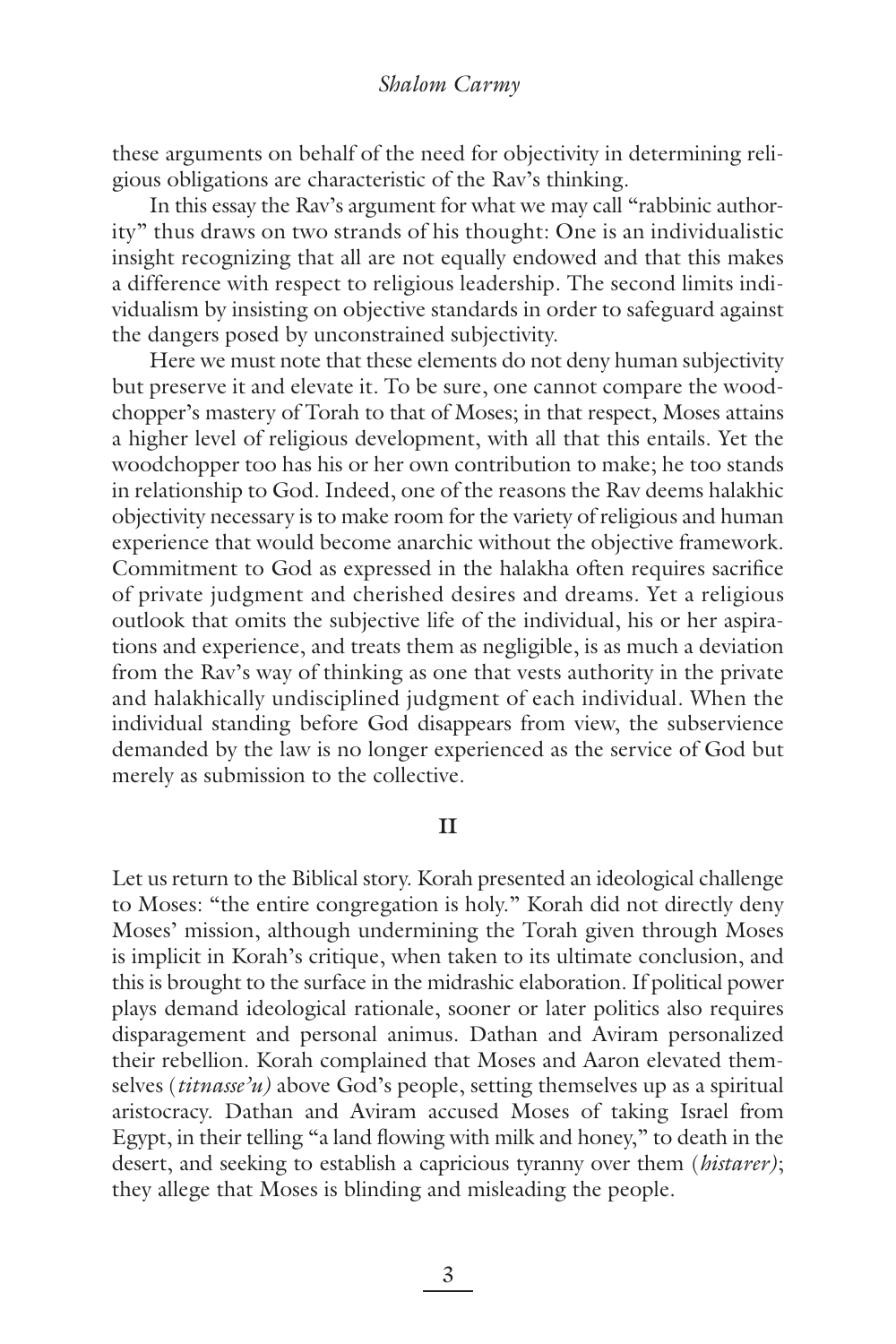# *TRADITION*

Moses' reaction now is different from his response to Korah. Straightaway he had invited Korah to come forward with incense so that God would decide between them. He had followed up by arguing that Korah, as a Levite, already had been granted his distinctive role. Dathan and Aviram, by contrast, provoke Moses to extreme wrath. He asks God not to turn to their offering, and defends his personal conduct: "I have not borne away one donkey of theirs or done evil to any of them." Then he turns back to Korah with instructions about the test set for the morrow.

On the one hand, Korah is the leader of the rebellion; on the other hand, Dathan and Aviram are the ones who ignite Moses' anger, because their antagonism is driven less by ambition or ideology than by abusiveness towards the emissary of God. As the moment of crisis approaches, Moses still hopes to limit the adversarial confrontation to Korah: he pleads with God: "Shall one man sin and You are angry with the whole congregation?" And then Moses goes to Dathan and Aviram, who had refused to come to him, in a last effort to separate them from Korah. When this fails, he calls upon God to vindicate him by having the earth swallow them up.

Let me stress that Moses explicitly makes the fate of the rebels a test of his leadership: "If these die like all human beings… God did not send me." To deny Moses' unique agency in the giving of the Torah, in theological terms, is equivalent to rejection of the Torah. Thus Moses would be justified in requesting decisive action on the part of God. At the same time the narrative leaves open the possibility that he is impelled in part by the personal abuse hurled at him by Dathan and Aviram.

We tend to focus on Korah, and less on his partners in rebellion. The Torah presents Korah as the ringleader of the conspiracy. He is its ideological spokesman. Hazal (following Numbers 26:9 and 27:3) refer to the cabal as "Korah and his congregation." On son of Pelet disappears from the story, and Hazal explain that his wife persuaded him to withdraw for self-interested reasons. The two hundred and fifty men mentioned in the opening verse accompanied Korah and were consumed by fire. The Torah says nothing about their motives, though commentators like Netsiv ascribe to them idealistic motives. Interestingly, the sons of Korah did not die (Numbers 26:11). Dathan and Aviram, however, are highlighted in that passage, and elsewhere, as participants in Korah's rebellion. Remarkably, outside of Numbers they are the ones who are mentioned, while Korah is omitted. When Moses reviews the history of the wilderness years at the end of his life (Deuteronomy 11) only Dathan and Aviram are cited. Likewise Psalm 106:17-18 mentions Dathan and Aviram and leaves out Korah.

Many hold that since Korah is the major figure his absence must be explained. Thus Ramban in Deuteronomy 11 and R. Hirsch on Psalms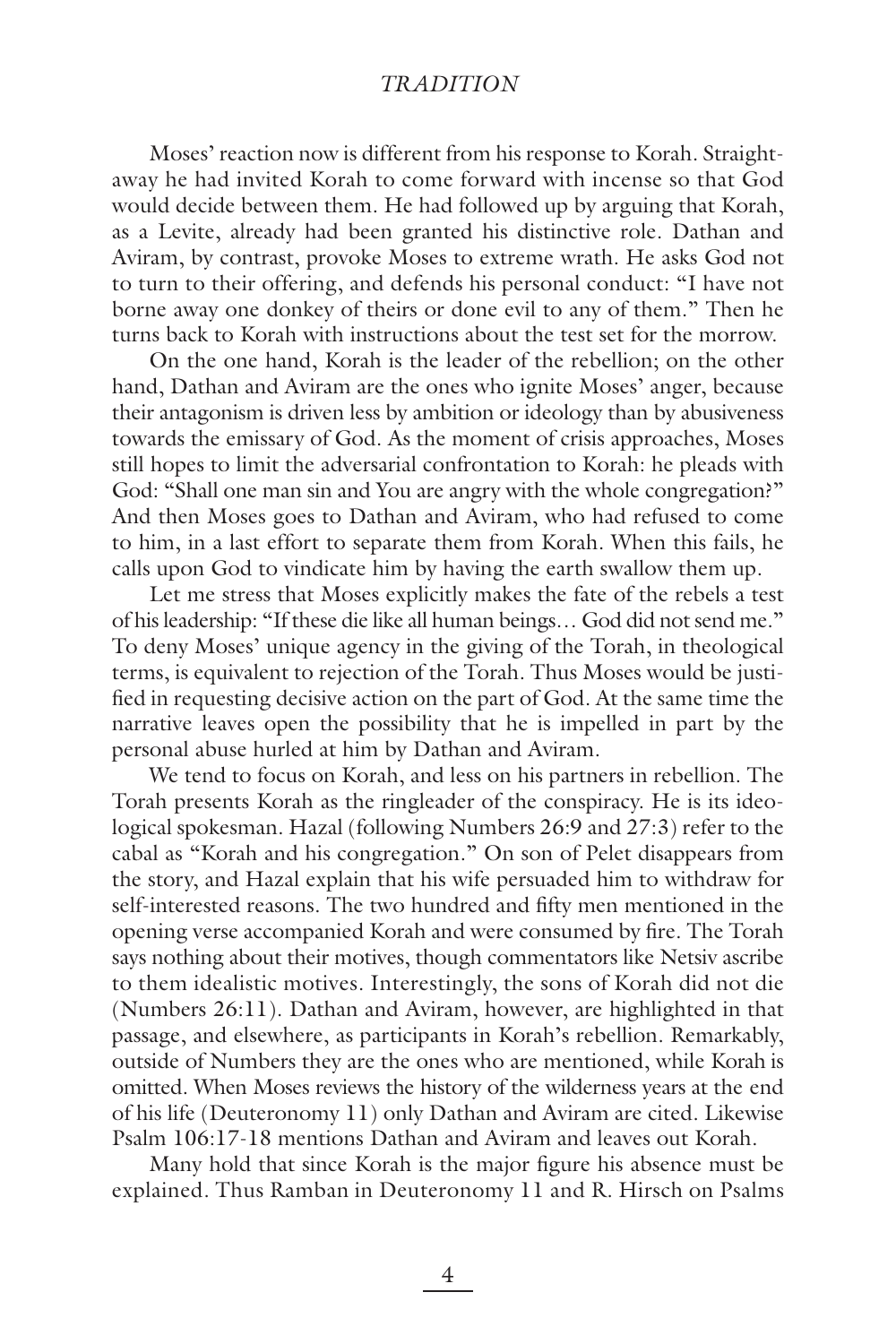## *Shalom Carmy*

suggest that Korah is omitted out of embarrassment because of his status as a Levite, and thus related to Moses, or out of respect for his descendants who were prominent Levites. Without gainsaying their observations, it is plausible to conclude that to Moses in retrospect, and to the Psalmist, Dathan and Aviram's opposition was more blasphemous and thus more worthy of remembrance. To borrow from Ramban himself, the distinguishing mark of this rebellion was the contempt displayed for Moses their teacher and the inevitable rejection of God's acts and revelation. R. Bahye ben Asher indeed draws the conclusion that Dathan and Aviram are remembered because they inflicted the greatest damage through the outspoken and vulgar manner of their antagonism for Moses and his mission. Such considerations impelled Maharal (Commentary to Aggada, *Sanhedrin* 110) to speak of Dathan and Aviram as essential embodiments of divisiveness. Though Korah was the leader of the immediate confrontation, and stands out in the memory of Hazal, who are remarkably ready to give his rebellion an eloquent voice, Moses himself, warning the next generation forty years later, and the Psalm that commemorates the crises of faith in the desert, identify Dathan and Aviram as the primary foes.

#### **III**

So far I have attempted to present the straightforward meaning of the Biblical narrative, in the Rav's footsteps, albeit with a renewed emphasis on Dathan and Aviram. For centuries commentators have labored mightily to explain the sin of Moses at Mei Meriva: Abarbanel catalogued no fewer than 16 interpretations; the *Or ha-Hayyim* has 12. For his part R. Soloveitchik, in *Leadership and Vision*, offers a powerful analysis that sidesteps the difficulties attendant on the classical interpretations. Offhand this enigmatic episode is not directly linked to Korah's rebellion 38 years before. R. Meir Simha of Dvinsk, in his *Meshekh Hokhma*, ties them together. Whether or not we adopt his exegetical view, it bears a crucial lesson in our present condition.

R. Meir Simha observes that Moses, unlike other prophets, scrupulously avoided invoking signs and wonders on his own. Until Korah, everything he does is transparently commanded by God. Then, however, Moses initiates the test without asking God to intervene. Ramban, in one of his approaches to the passage, suggests Moses is repeating a divine instruction not stated in the Torah. Even if one accepts this proposal, the fact that the prior command is not revealed to the reader implies that it was not evident to his contemporaries either. Once Moses summons divine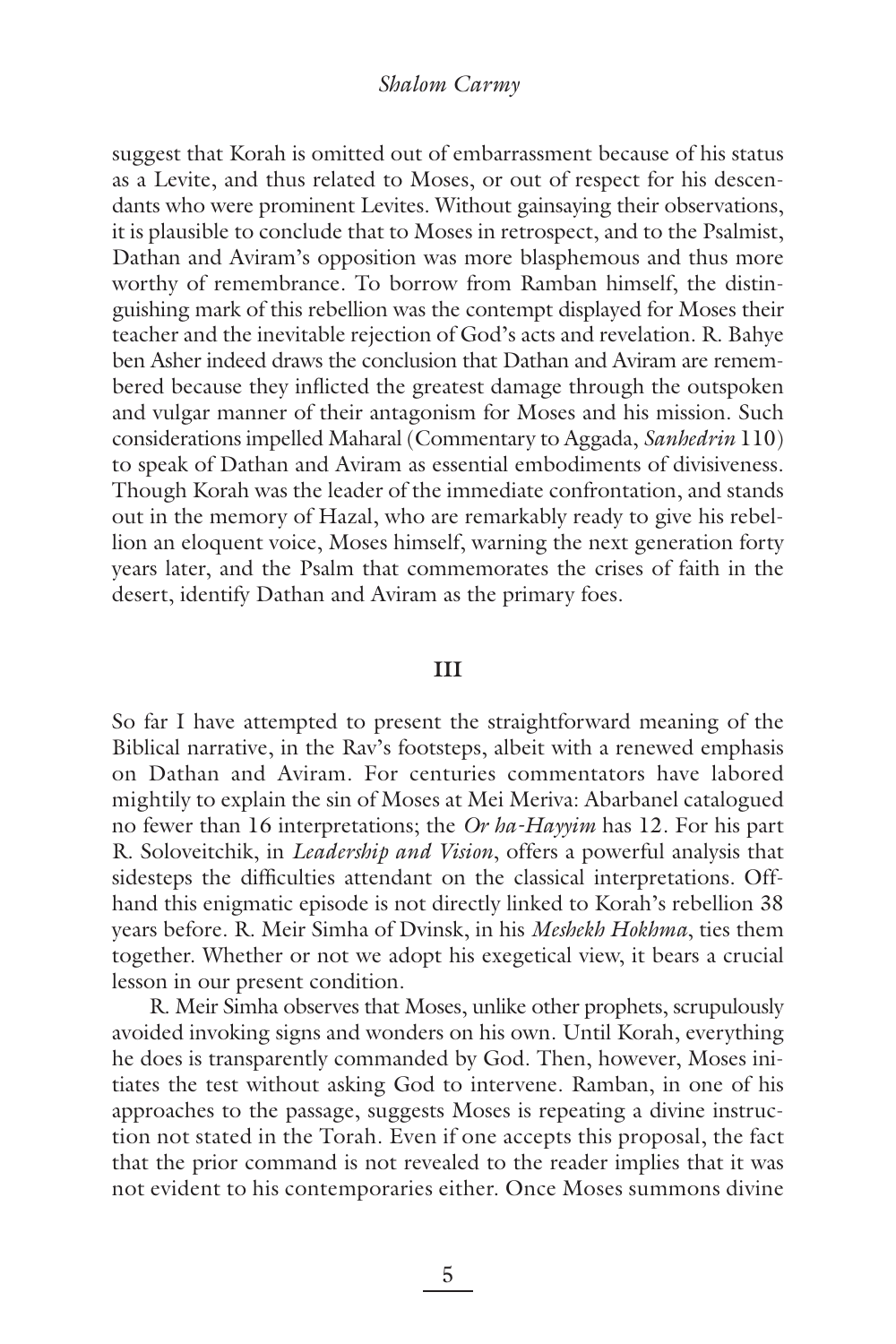# *TRADITION*

intervention in order to counteract Korah, according to R. Meir Simha's reading, he is open to the accusation that he is acting for his own honor. When the next crisis arrives, many years later, and the congregation complains that they lack water, the malcontents view Moses' failure to initiate divine action as evidence of inconsistency: he did not act for the people as he had when his own prestige was challenged. This is the failure to "sanctify God's Name" for which Moses forfeited his leadership.

## **IV**

The more egalitarian a society is, in its own mind, the more desperately it requires religious and ethical excellence from those who must provide guidance. What is true of secular democratic culture is also true of the religious community: How many Jews, even those educated to religious affiliation and observance, go through their lives without once having encountered—genuinely encountered—a religious individual, meaning an individual whose life is centered on the service of God? Without such exemplars, our society settles for mediocrity and rapidly sinks into indifference. At best, spiritual leadership is discounted and unheeded. At worst, the clamor of Dathan and Aviram fills the air, denouncing all ascriptions of excellence and all claims to authority as bogus and self-serving.

Some of the flashpoints currently agitating the Orthodox community are examined by others in these pages. We all know how particular points of controversy are liable to ripen into irreparable schism, so that contending for particular halakhic views or public policy, however important, often fails to address fundamental divisions. When the Rav spoke forty years ago, he did not merely issue a halakhic decision; he strove to nurture the mentality necessary to appreciate true halakhic principles and the spirit needed to live them authentically.

Three thoughts in closing:

First, as we have seen, halakhic law presupposes an ethic of obedience. But it also presupposes an ethic of sacrifice. Sacrifice—*korban*—is a giving up to God, but it is also, even more so, a coming closer to God, a personal relationship. The objectivity of Halakha is not a substitute for religious subjectivity but its normative framework and this applies to every individual standing before God. R. Soloveitchik delivered his paper "Catharsis," which is his most direct exposition of the ethic of withdrawal, at MIT, not at Yeshiva. The woodchopper's relation with God is not the same as Moses'; that doesn't mean it can be treated as religiously immaterial. Where